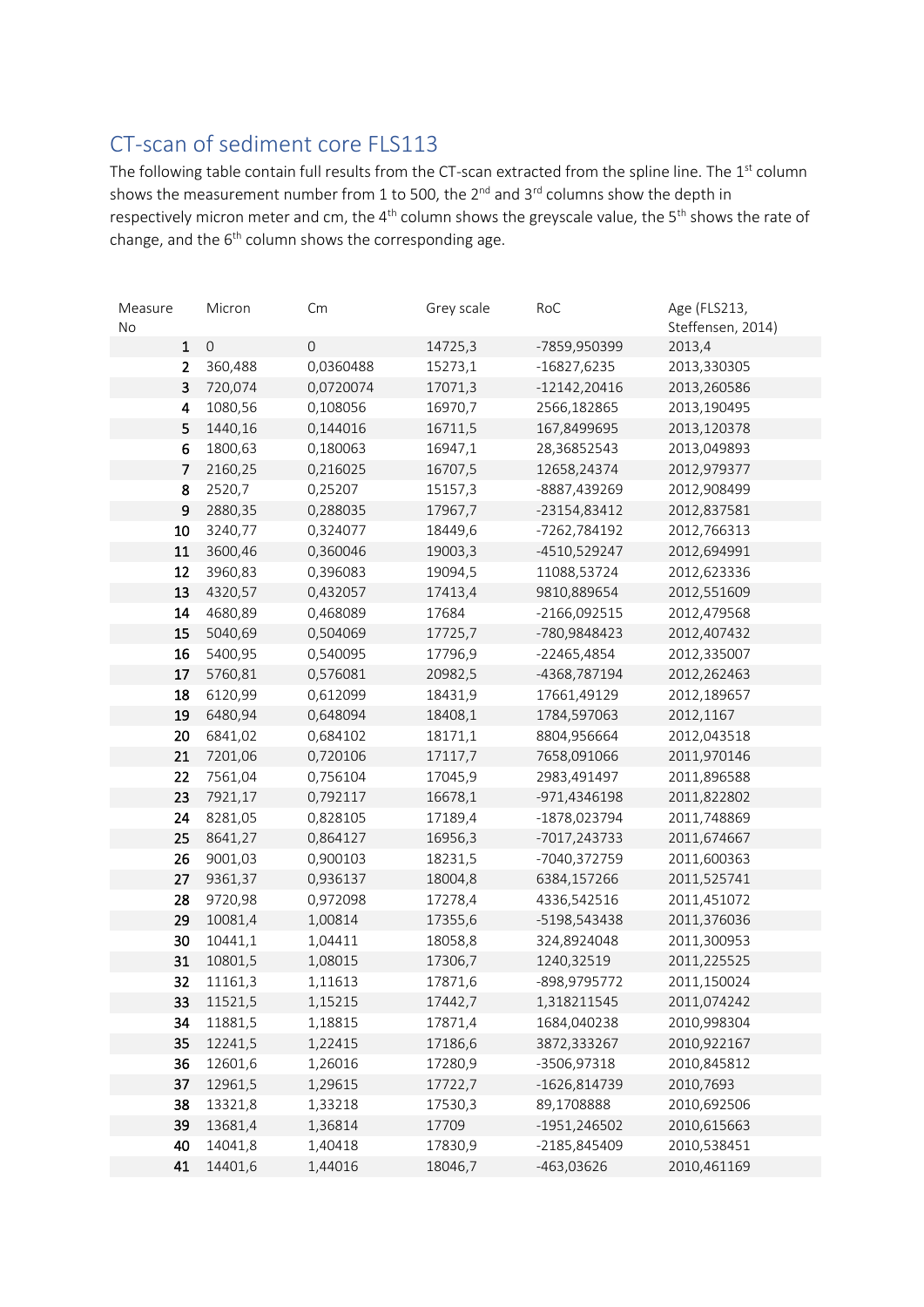| 42 | 14761,8 | 1,47618 | 17902,6 | 1728,417505   | 2010,383603 |
|----|---------|---------|---------|---------------|-------------|
| 43 | 15121,8 | 1,51218 | 17778,3 | $-2160,76115$ | 2010,305882 |
| 44 | 15481,8 | 1,54818 | 18238,9 | 1918,898687   | 2010,227963 |
| 45 | 15842   | 1,5842  | 17478,8 | 6907,48969    | 2010,149803 |
| 46 | 16201,7 | 1,62017 | 17158,5 | 1090,214768   | 2010,071554 |
| 47 | 16562,1 | 1,65621 | 17307,8 | -4127,301193  | 2009,992953 |
| 48 | 16921,8 | 1,69218 | 17807,5 | $-85,6489111$ | 2009,914308 |
| 49 | 17282,1 | 1,72821 | 17321,3 | -56,94042095  | 2009,835333 |
| 50 | 17642   | 1,7642  | 17816,5 | -5069,049777  | 2009,756248 |
| 51 | 18002,1 | 1,80021 | 18124,3 | -2247,367788  | 2009,676921 |
| 52 | 18362,2 | 1,83622 | 18173,5 | -915,4303543  | 2009,597395 |
| 53 | 18721,9 | 1,87219 | 18270   | 3862,229305   | 2009,517761 |
| 54 | 19082,3 | 1,90823 | 17557   | 2191,939732   | 2009,437773 |
| 55 | 19442,1 | 1,94421 | 17919,2 | 2995,769622   | 2009,35772  |
| 56 | 19802,3 | 1,98023 | 17076,5 | 991,7091134   | 2009,27738  |
| 57 | 20162,3 | 2,01623 | 17759,7 | 321,4146929   | 2009,196886 |
| 58 | 20522,2 | 2,05222 | 17024,7 | -6452,550662  | 2009,116217 |
| 59 | 20882,5 | 2,08825 | 18802,6 | -4476,562561  | 2009,03526  |
| 60 | 21242,2 | 2,12422 | 17749,8 | 9442,436282   | 2008,95424  |
| 61 | 21602,5 | 2,16025 | 17269,4 | 1683,277731   | 2008,872887 |
| 62 | 21962,5 | 2,19625 | 17475,7 | 3408,05834    | 2008,791403 |
| 63 | 22322,4 | 2,23224 | 16713,4 | -3584,808508  | 2008,709744 |
| 64 | 22682,7 | 2,26827 | 18062,2 | 778,2506075   | 2008,627796 |
| 65 | 23042,4 | 2,30424 | 16585,8 | 122,9055429   | 2008,545787 |
| 66 | 23402,7 | 2,34027 | 18042   | -9349,684534  | 2008,463442 |
| 67 | 23762,7 | 2,37627 | 18126,8 | 6578,437782   | 2008,380968 |
| 68 | 24122,5 | 2,41225 | 16955,9 | 4153,653742   | 2008,298342 |
| 69 | 24482,8 | 2,44828 | 17439,1 | -8705,661382  | 2008,215403 |
| 70 | 24842,6 | 2,48426 | 18400,7 | -8215,385347  | 2008,132381 |
| 71 | 25202,8 | 2,52028 | 18805,6 | 7692,45857    | 2008,049069 |
| 72 | 25562,9 | 2,55629 | 17117,6 | 15230,76892   | 2007,965582 |
| 73 | 25922,5 | 2,59225 | 16261,2 | 2305,040546   | 2007,882012 |
| 74 | 26283   | 2,6283  | 16731,4 | -8228,640871  | 2007,798036 |
| 75 | 26643   | 2,6643  | 17643,9 | -3618,040068  | 2007,713977 |
| 76 | 27002,8 | 2,70028 | 17340,2 | 3604,483337   | 2007,629768 |
| 77 | 27363,1 | 2,73631 | 17035,7 | -4226,923926  | 2007,545243 |
| 78 | 27723   | 2,7723  | 18055,2 | 811,8978503   | 2007,460614 |
| 79 | 28083   | 2,8083  | 16898,1 | 1884,713022   | 2007,375764 |
| 80 | 28443,2 | 2,84432 | 17734,9 | -9106,547677  | 2007,290668 |
| 81 | 28803   | 2,8803  | 18448,9 | 2363,330367   | 2007,205469 |
| 82 | 29163,2 | 2,91632 | 17331,5 | 5727,435839   | 2007,119977 |
| 83 | 29523,3 | 2,95233 | 17468,6 | -1269,280557  | 2007,03431  |
| 84 | 29883   | 2,9883  | 17549,1 | 1839,659734   | 2006,948541 |
| 85 | 30243,3 | 3,02433 | 17152,4 | -35,96887166  | 2006,86243  |
| 86 | 30603,4 | 3,06034 | 17555,3 | -4264,189702  | 2006,77617  |
| 87 | 30963,1 | 3,09631 | 17888,5 | -977,5149246  | 2006,689807 |
| 88 | 31323,5 | 3,13235 | 17724,5 | 2417,604811   | 2006,603078 |
| 89 | 31683,5 | 3,16835 | 17468,9 | 480,4718055   | 2006,516247 |
| 90 | 32043,2 | 3,20432 | 17641   | 375,8310581   | 2006,42929  |
| 91 | 32403,6 | 3,24036 | 17403,4 | 1270,964669   | 2006,341966 |
| 92 | 32763,6 | 3,27636 | 17418,9 | -4942,98337   | 2006,254541 |
| 93 | 33123,3 | 3,31233 | 18268,3 | -345,4084562  | 2006,166991 |
| 94 | 33483,6 | 3,34836 | 17479,5 | 10035,0885    | 2006,079096 |
|    |         |         |         |               |             |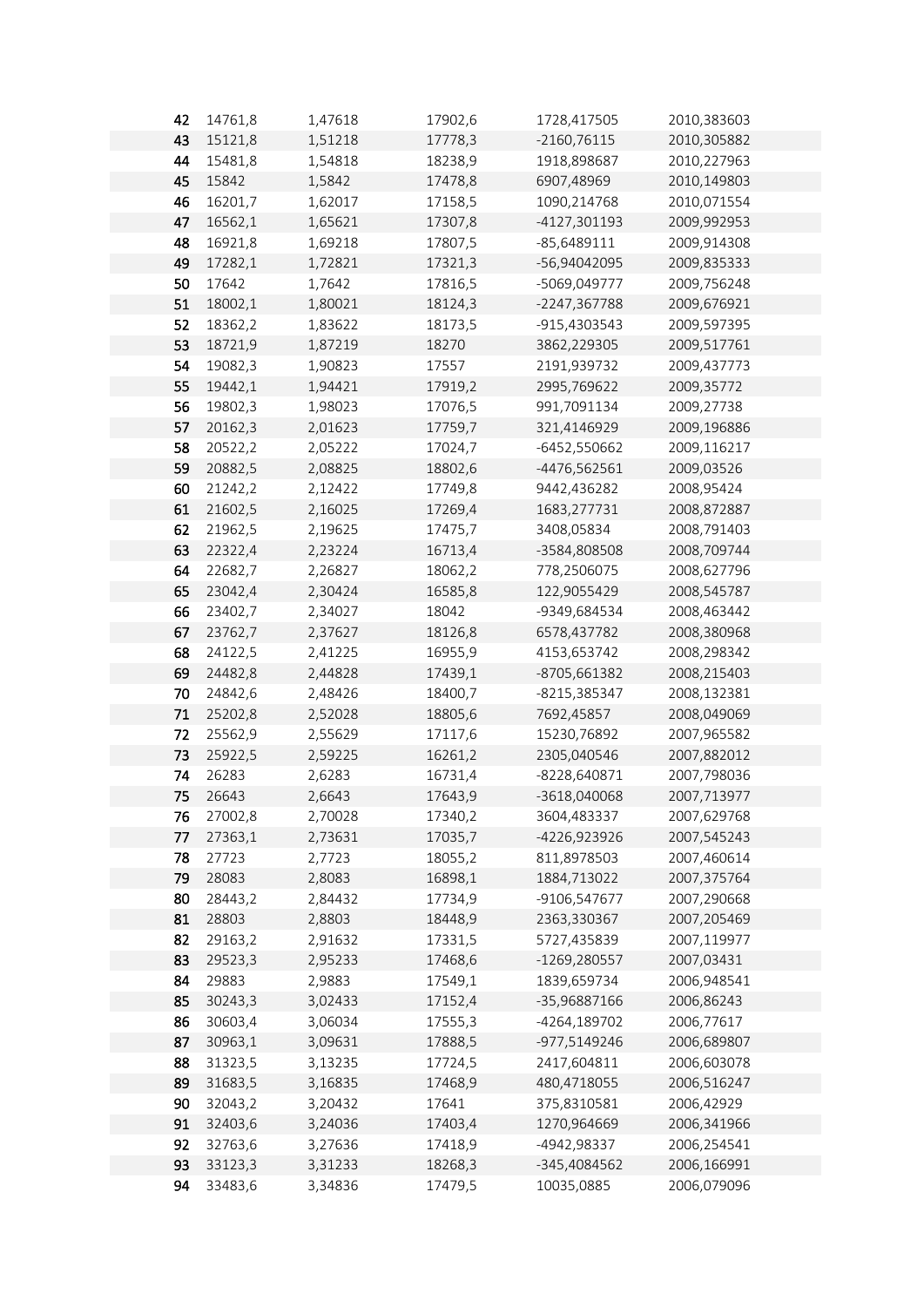| 95  | 33843,8 | 3,38438            | 16502,5 | -1028,306563    | 2005,991028 |
|-----|---------|--------------------|---------|-----------------|-------------|
| 96  | 34203,5 | 3,42035            | 17660,7 | $-10704,48202$  | 2005,902884 |
| 97  | 34563,7 | 3,45637            | 18393   | -6553,484337    | 2005,81442  |
| 98  | 34923,9 | 3,49239            | 18821,5 | 1471,608901     | 2005,725757 |
| 99  | 35283,7 | 3,52837            | 18131,9 | -368,4502401    | 2005,636995 |
| 100 | 35643,7 | 3,56437            | 18887   | $-6148,361782$  | 2005,547986 |
| 101 | 36004   | 3,6004             | 19228,1 | 5927,103473     | 2005,458704 |
| 102 | 36364   | 3,6364             | 17827,9 | 10870,84418     | 2005,369298 |
| 103 |         |                    |         | 9645,190549     |             |
|     | 36723,6 | 3,67236            | 17283,2 |                 | 2005,279794 |
| 104 | 37084   | 3,7084             | 16097,5 | -6656,061191    | 2005,189893 |
| 105 | 37444,1 | 3,74441            | 18480,8 | $-11096, 15278$ | 2005,099868 |
| 106 | 37804   | 3,7804             | 18097   | 2300,276872     | 2005,009695 |
| 107 | 38163,9 | 3,81639            | 18065,5 | 4149,357167     | 2004,919324 |
| 108 | 38524,2 | 3,85242            | 17345,8 | 656,8890268     | 2004,828655 |
| 109 | 38884,2 | 3,88842            | 17946,3 | 1371,063331     | 2004,737863 |
| 110 | 39244,1 | 3,92441            | 17096,6 | 4490,187702     | 2004,646898 |
| 111 | 39604,1 | 3,96041            | 17128,4 | 2297,058424     | 2004,55571  |
| 112 | 39964,3 | 3,99643            | 16677,1 | 2939,143768     | 2004,464273 |
| 113 | 40324,4 | 4,03244            | 16590,4 | -477,7985677    | 2004,372664 |
| 114 | 40684,2 | 4,06842            | 16764,7 | -9671,147542    | 2004,280932 |
| 115 | 41044,2 | 4,10442            | 18367,1 | -6595,913487    | 2004,188952 |
| 116 | 41404,5 | 4,14045            | 17979,9 | -9095,955632    | 2004,096697 |
| 117 | 41764,5 | 4,17645            | 20046,5 | 2063,538272     | 2004,004321 |
| 118 | 42124,4 | 4,21244            | 17598,3 | 17604,08514     | 2003,911772 |
| 119 | 42484,2 | 4,24842            | 16785   | 1593,917682     | 2003,819051 |
| 120 | 42844,5 | 4,28445            | 17302,2 | -536,8602524    | 2003,726003 |
| 121 | 43204,7 | 4,32047            | 16885   | -77,17579961    | 2003,632783 |
| 122 | 43564,7 | 4,35647            | 17316,6 | 1383,780831     | 2003,539416 |
| 123 | 43924,5 | 4,39245            | 16626,4 | 3870,777967     | 2003,445904 |
| 124 | 44284,4 | 4,42844            | 16591,8 | -1473,568242    | 2003,352167 |
| 125 | 44644,7 | 4,46447            | 16903,1 | 229,5138758     | 2003,258128 |
| 126 | 45004,8 | 4,50048            | 16548,6 | 5661,616702     | 2003,163943 |
| 127 | 45364,9 | 4,53649            | 15835,5 | -2158,680046    | 2003,06956  |
| 128 | 45724,8 | 4,57248            | 16956,4 | -9064,156362    | 2002,975032 |
| 129 | 46084,6 | 4,60846            | 17550,7 | -4397,465257    | 2002,880331 |
| 130 | 46444,7 | 4,64447            | 17790,5 | 4067,219503     | 2002,785354 |
| 131 | 46804,9 | 4,68049            | 16777,2 | 703,6585101     | 2002,690152 |
| 132 | 47165   | 4,7165             | 17656,4 | -5012,430996    | 2002,594779 |
| 133 | 47525,1 | 4,75251            | 17734,3 | 2914,043401     | 2002,499207 |
| 134 | 47885,1 | 4,78851            | 17098,9 | 1935,220023     | 2002,403464 |
| 135 | 48245   | 4,8245             | 17363,4 | -4848,27494     | 2002,307549 |
| 136 | 48604,9 | 4,86049            | 18029,9 | 125,2275342     | 2002,211437 |
| 137 | 48964,9 |                    | 17339,3 | 7396,614171     | 2002,115099 |
| 138 | 49325,1 | 4,89649<br>4,93251 | 16602,9 | 2912,347561     | 2002,018511 |
|     |         |                    |         |                 |             |
| 139 | 49685,2 | 4,96852            | 16776,2 | -3770,416229    | 2001,92175  |
| 140 | 50045,3 | 5,00453            | 17333,3 | -9275,432233    | 2001,824792 |
| 141 | 50405,4 | 5,04054            | 18576,7 | -3511,854167    | 2001,727635 |
| 142 | 50765,4 | 5,07654            | 18016,3 | 2451,58841      | 2001,630308 |
| 143 | 51125,4 | 5,11254            | 18099   | 5,633822436     | 2001,532782 |
| 144 | 51485,4 | 5,14854            | 18015,2 | -3581,479963    | 2001,435058 |
| 145 | 51845,4 | 5,18454            | 18799,7 | 1047,227591     | 2001,337137 |
| 146 | 52205,4 | 5,22054            | 17809,9 | 4882,469156     | 2001,239017 |
| 147 | 52565,4 | 5,25654            | 17840,6 | -11963,91568    | 2001,140699 |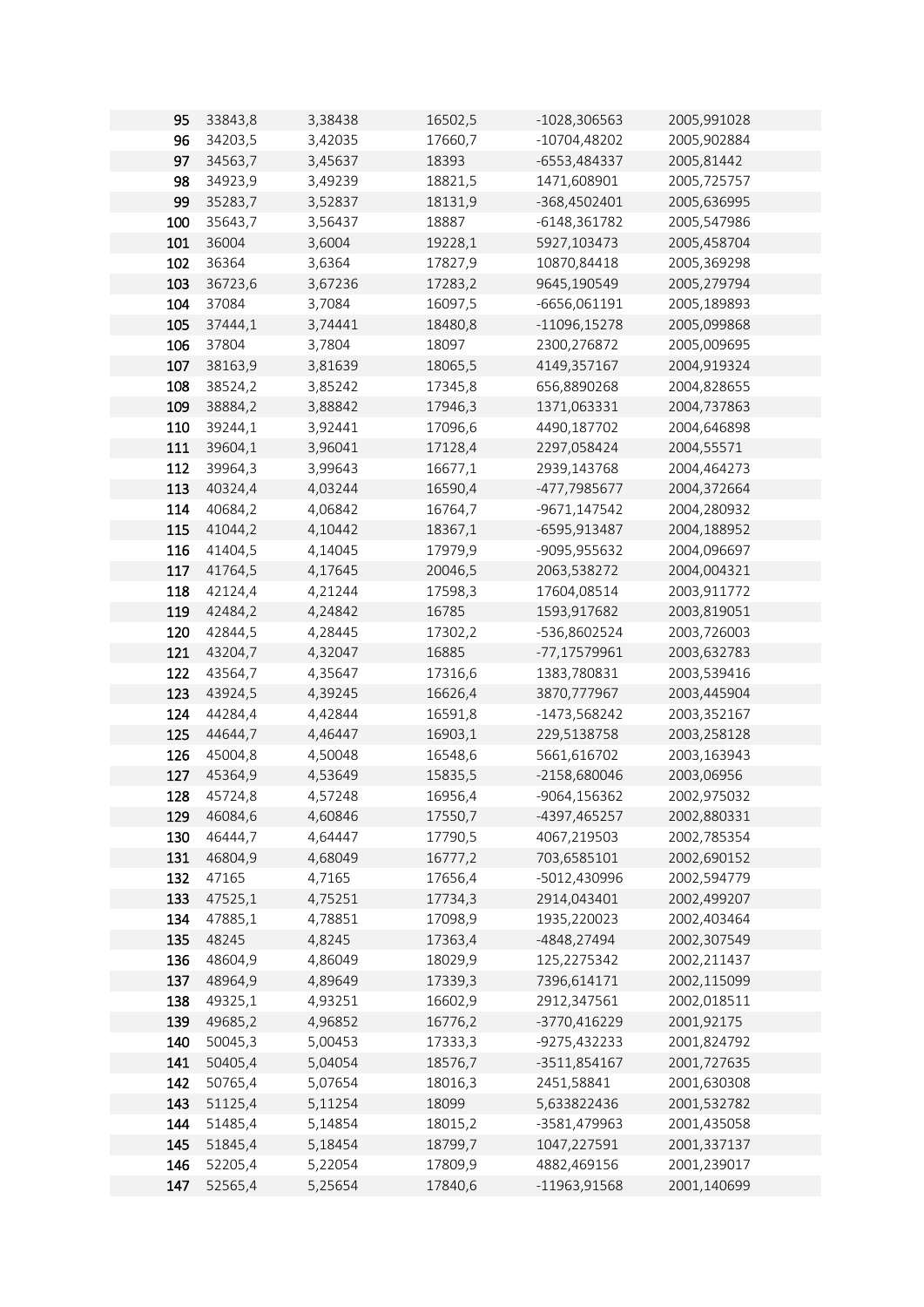| 148 | 52925,4 | 5,29254 | 20164,8 | -6039,834638    | 2001,042183  |
|-----|---------|---------|---------|-----------------|--------------|
| 149 | 53285,5 | 5,32855 | 19032   | 1535,012072     | 2000,943442  |
| 150 | 53645,5 | 5,36455 | 19861,4 | 6307,385298     | 2000,84453   |
| 151 | 54005,5 | 5,40055 | 17783   | 4451,096057     | 2000,74542   |
| 152 | 54365,6 | 5,43656 | 18978,1 | 54,31458559     | 2000,646085  |
| 153 | 54725,6 | 5,47256 | 17772,2 | 13301,69014     | 2000,546579  |
| 154 | 55085,7 | 5,50857 | 16327,9 | -3484,894177    | 2000,446847  |
| 155 | 55445,8 | 5,54458 | 18468   | -26083,56472    | 2000,346917  |
| 156 | 55805,8 | 5,58058 | 21545,4 | -1062,734266    | 2000,246817  |
| 157 | 56165,9 | 5,61659 | 18681   | 14295,71086     | 2000,146491  |
| 158 | 56526   | 5,6526  | 18674,1 | 2064,420122     | 2000,045966  |
| 159 | 56886   | 5,6886  | 18265,6 | -7892,873922    | 1999,945272  |
| 160 | 57246   | 5,7246  | 20265,2 | 3201,260156     | 1999,844379  |
| 161 | 57606   | 5,7606  | 17619   | 5056,7734       | 1999,743289  |
| 162 |         |         |         |                 |              |
|     | 57965,8 | 5,79658 | 19242,1 | -9781,537692    | 1999,642057  |
| 163 | 58325,8 | 5,83258 | 19601,9 | 107,7610287     | 1999,54057   |
| 164 | 58686   | 5,8686  | 19220,2 | 6684,004865     | 1999,438829  |
| 165 | 59046,2 | 5,90462 | 18240,5 | 3647,173957     | 1999,33689   |
| 166 | 59406,3 | 5,94063 | 18476   | 3234,006343     | 1999,234781  |
| 167 | 59766,2 | 5,97662 | 17579,6 | 3131,814966     | 1999,13253   |
| 168 | 60125,9 | 6,01259 | 17835,1 | 2016,763914     | 1999,030139  |
| 169 | 60486,3 | 6,04863 | 17165,8 | -9717,517947    | 1998,92735   |
| 170 | 60846,4 | 6,08464 | 19833,9 | -5149,46147     | 1998,824449  |
| 171 | 61206,3 | 6,12063 | 18226,3 | 11930,23514     | 1998,721406  |
| 172 | 61566,2 | 6,15662 | 17372,9 | 3821,202958     | 1998,618166  |
| 173 | 61926,5 | 6,19265 | 17436,1 | -2467,305608    | 1998,514613  |
| 174 | 62286,4 | 6,22864 | 17884,1 | 956,1471705     | 1998,410977  |
| 175 | 62646,4 | 6,26464 | 17237,7 | 5220,640826     | 1998,307113  |
| 176 | 63006,6 | 6,30066 | 16798,3 | -3354,916362    | 1998,202994  |
| 177 | 63366,3 | 6,33663 | 17936,5 | -2675,504956    | 1998,098822  |
| 178 | 63726,7 | 6,37267 | 17356,8 | 1094,627008     | 1997,994249  |
| 179 | 64086,3 | 6,40863 | 17707,6 | -978,956381     | 1997,88971   |
| 180 | 64446,7 | 6,44467 | 17561,9 | 10649,97885     | 1997,78474   |
| 181 | 64806,5 | 6,48065 | 15471,5 | 10000,43086     | 1997,679747  |
| 182 | 65166,7 | 6,51667 | 15458,8 | -2308,990766    | 1997,574439  |
| 183 | 65526,8 | 6,55268 | 15958,2 | -9442,174004    | 1997,468962  |
| 184 | 65886,6 | 6,58866 | 17451,7 | -5664,433795    | 1997, 363375 |
| 185 | 66246,7 | 6,62467 | 17156   | -11232,06386    | 1997,257502  |
| 186 | 66606,9 | 6,66069 | 19832,6 | -4302,399948    | 1997,151402  |
| 187 | 66967   | 6,6967  | 18069,7 | 12021,69566     | 1997,045133  |
| 188 | 67327   | 6,7327  | 17275,5 | 2506,64474      | 1996,938695  |
| 189 | 67687   | 6,7687  | 17535,6 | -5285,259925    | 1996,832059  |
| 190 | 68047,1 | 6,80471 | 18403,9 | 1287,723498     | 1996,725195  |
| 191 | 68407   | 6,8407  | 17260,2 | 7754,029526     | 1996,618193  |
| 192 | 68766,8 | 6,87668 | 16743,2 | 1325,92739      | 1996,511023  |
| 193 | 69127,2 | 6,91272 | 16975,5 | $-1186, 215128$ | 1996,403475  |
| 194 | 69486,8 | 6,94868 | 16998,3 | 2063,872736     | 1996,295969  |
| 195 | 69847,1 | 6,98471 | 16530,9 | -355,4450949    | 1996,188055  |
| 196 | 70206,6 | 7,02066 | 17075   | -297,9799982    | 1996,080183  |
| 197 | 70566,7 | 7,05667 | 16595,3 | 2263,203597     | 1995,971933  |
| 198 | 70926,9 | 7,09269 | 16584,5 | 98,58838166     | 1995,863455  |
| 199 | 71286,8 | 7,12868 | 16573,9 | -2553,463182    | 1995,754869  |
| 200 | 71646,9 | 7,16469 | 17139,7 | -3448,601098    | 1995,646025  |
|     |         |         |         |                 |              |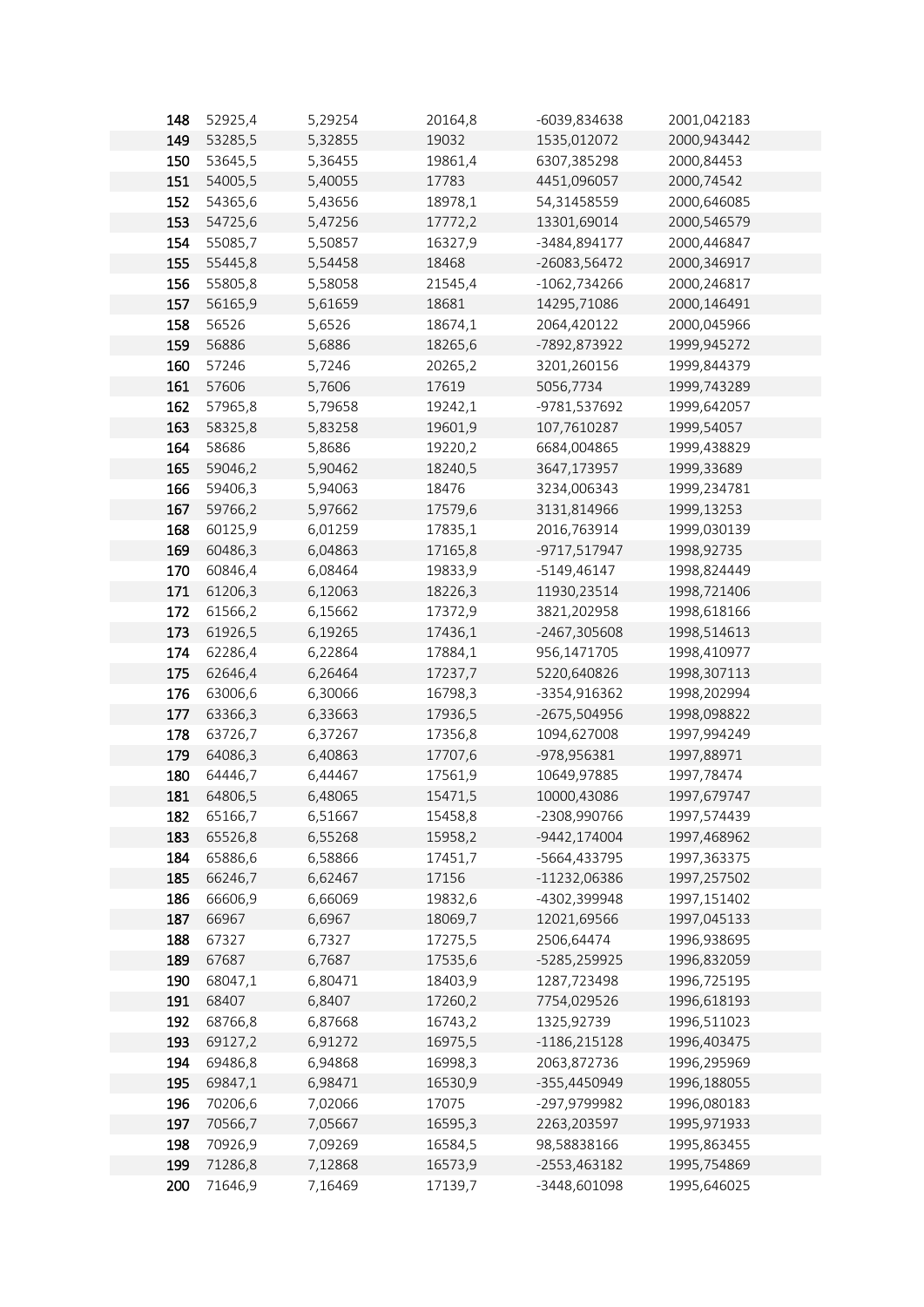| 201 | 72006,9 | 7,20069            | 17325,2          | -4719,957344   | 1995,537013 |
|-----|---------|--------------------|------------------|----------------|-------------|
| 202 | 72366,9 | 7,23669            | 18169,7          | -7621,957889   | 1995,427803 |
| 203 | 72726,9 | 7,27269            | 18991,5          | -20182,62009   | 1995,318394 |
| 204 | 73087   | 7,3087             | 22590,6          | $-11551,83941$ | 1995,208758 |
| 205 | 73447,1 | 7,34471            | 21526,8          | 340,7540194    | 1995,098923 |
| 206 | 73807   | 7,3807             | 22515,7          | 16819,56364    | 1994,988951 |
| 207 | 74167   | 7,4167             | 17823,6          | 25180,22747    | 1994,878751 |
| 208 | 74527,1 | 7,45271            | 16960,2          | 4102,240241    | 1994,768322 |
| 209 | 74887,1 | 7,48871            | 16916,9          | 1143,970489    | 1994,657725 |
| 210 | 75247,2 | 7,52472            | 16706,9          | 1007,443056    | 1994,5469   |
| 211 | 75607,3 | 7,56073            | 16693,4          | -5017,682698   | 1994,435876 |
| 212 | 75967,3 | 7,59673            | 17821,9          | -4772,6792     | 1994,324686 |
| 213 | 76327,3 | 7,63273            | 17755,7          | 7558,231445    | 1994,213297 |
| 214 | 76687,3 | 7,66873            | 16136,6          | 6366,523931    | 1994,10171  |
| 215 | 77047,3 | 7,70473            | 16333,6          | -5248,750144   | 1993,989925 |
| 216 | 77407,3 | 7,74073            | 17311,1          | $-1726,623423$ | 1993,877943 |
| 217 | 77767,4 | 7,77674            | 16720,7          | -6133,856058   | 1993,765731 |
| 218 | 78127,5 | 7,81275            | 18688,9          | -23449,63392   | 1993,65332  |
| 219 | 78487,6 | 7,84876            | 21997,3          | -6954,00948    | 1993,540712 |
| 220 | 78847,5 | 7,88475            | 20256            | 14948,82303    | 1993,427968 |
| 221 | 79207,5 | 7,92075            | 18623,1          | 14896,39109    | 1993,314995 |
| 222 | 79567,6 | 7,95676            | 16886,8          | 10664,45576    | 1993,201793 |
| 223 | 79927,7 | 7,99277            | 16206,5          | 1645,835947    | 1993,088392 |
| 224 | 80287,6 | 8,02876            | 16513,3          | -1094,871971   | 1992,974857 |
| 225 | 80647,7 | 8,06477            | 16455,4          | -6460,723327   | 1992,86106  |
| 226 | 81007,8 | 8,10078            | 17985            | -3912,335091   | 1992,747065 |
| 227 | 81367,7 | 8,13677            | 17347,9          | 3663,561497    | 1992,632935 |
| 228 | 81727,8 | 8,17278            | 17147,8          | 2255,214419    | 1992,518544 |
| 229 | 82087,9 | 8,20879            | 16831,5          | 761,405003     | 1992,403955 |
| 230 | 82447,8 | 8,24478            | 16973,2          | -9709,627818   | 1992,289231 |
| 231 | 82808   | 8,2808             | 19062,2          | -12685,05043   | 1992,174214 |
| 232 | 83167,9 | 8,31679            | 19892,5          | 4990,166804    | 1992,059094 |
| 233 | 83528,1 | 8,35281            | 17911,8          | 11745,91706    | 1991,94368  |
| 234 | 83887,9 | 8,38879            | 17180,4          | 3861,759522    | 1991,828197 |
| 235 | 84248,1 | 8,42481            | 17018,6          | 3442,493005    | 1991,712387 |
| 236 | 84608   | 8,4608             | 16382,7          | -832,7663212   | 1991,596475 |
| 237 | 84968,2 | 8,49682            | 17211,9          | -5708,474966   | 1991,480269 |
| 238 | 85328,1 | 8,53281            | 17710            | 828,3311674    | 1991,363961 |
| 239 | 85688,2 | 8,56882            | 17019            | 3036,352118    | 1991,247391 |
| 240 | 86048,2 | 8,60482            | 17001,6          | -476,7407278   | 1991,130655 |
| 241 | 86408,2 | 8,64082            | 17130,4          | -30,75626983   | 1991,013721 |
| 242 | 86768,3 | 8,67683            | 17008,8          | 458,4324928    | 1990,896556 |
| 243 | 87128,3 | 8,71283            | 17022,9          | 1842,557194    | 1990,779226 |
| 244 | 87488,4 | 8,74884            | 16576            | 596,2928925    | 1990,661665 |
| 245 | 87848,4 | 8,78484            | 16882,6          | -11894,73415   | 1990,543939 |
| 246 | 88208,4 | 8,82084            | 19379            | 1152,418059    | 1990,426015 |
| 247 | 88568,6 | 8,85686            | 16610,5          | 21476,22011    | 1990,307827 |
| 248 | 88928,5 | 8,89285            | 14300,4          | 1323,868822    | 1990,189539 |
| 249 | 89288,5 |                    |                  | -14362,35932   | 1990,071021 |
| 250 | 89648,7 | 8,92885<br>8,96487 | 16297<br>17708,6 | -6911,439361   | 1989,952238 |
| 251 | 90008,6 |                    |                  |                |             |
|     |         | 9,00086            | 17939,6          | 4178,255593    | 1989,833357 |
| 252 | 90368,6 | 9,03686            | 16714,2          | 5850,153771    | 1989,714244 |
| 253 | 90728,8 | 9,07288            | 16544,4          | -2634,681492   | 1989,594867 |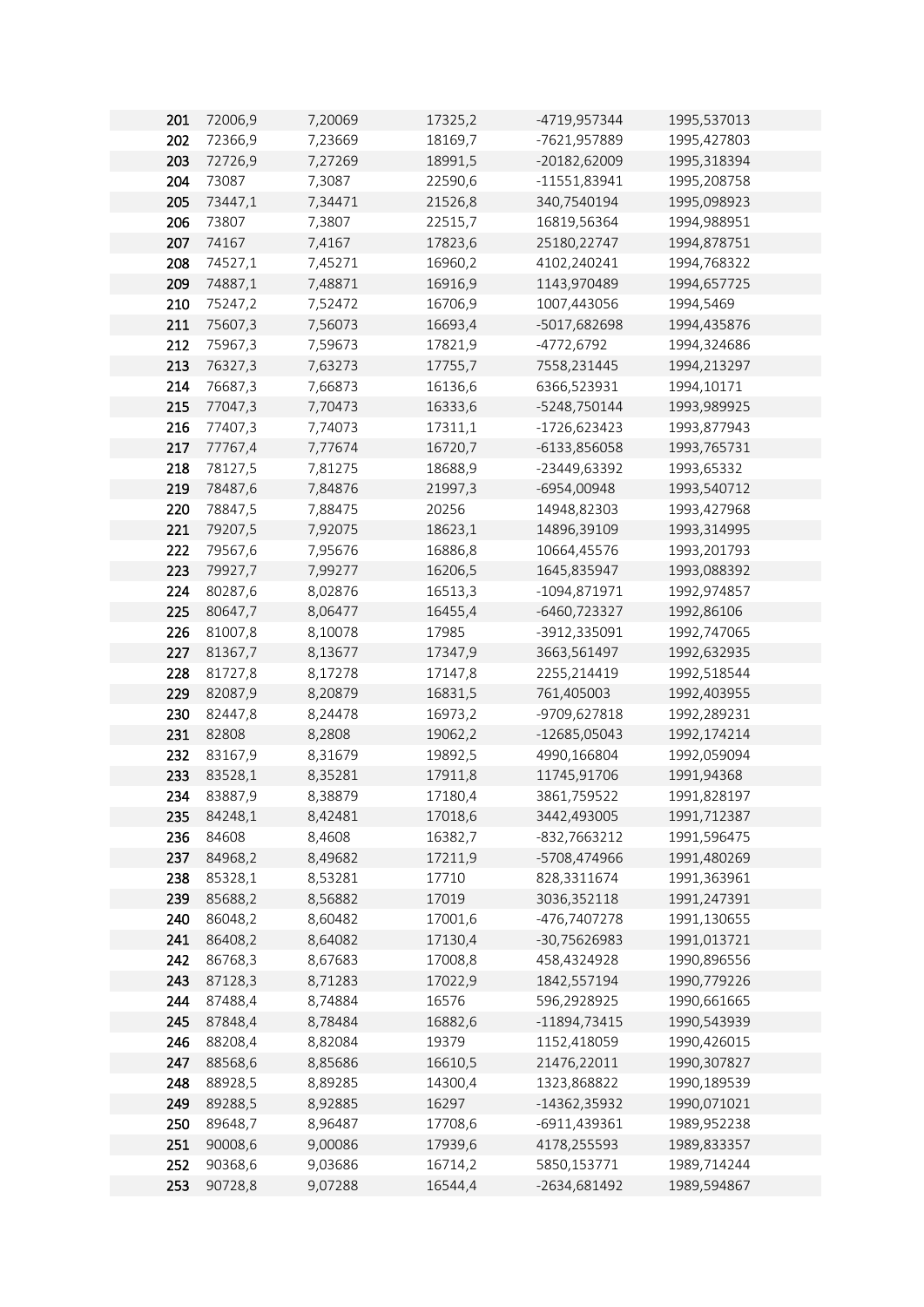| 254 | 91088,7 | 9,10887 | 17343,5 | $-1451,613191$ | 1989,475392 |
|-----|---------|---------|---------|----------------|-------------|
| 255 | 91448,7 | 9,14487 | 16891,6 | 4468,280911    | 1989,355685 |
| 256 | 91808,8 | 9,18088 | 16272,7 | 1792,529477    | 1989,235747 |
| 257 | 92169   | 9,2169  | 16461,2 | 3993,144628    | 1989,115578 |
| 258 | 92528,9 | 9,25289 | 15312,6 | 1058,28718     | 1988,99531  |
| 259 | 92888,9 | 9,28889 | 16206,4 | -6163,870507   | 1988,874811 |
| 260 | 93248,9 | 9,32489 | 16799,3 | -4368,96386    | 1988,754114 |
| 261 | 93609,1 | 9,36091 | 17262,2 | -3508,777267   | 1988,633152 |
| 262 | 93969   | 9,3969  | 17648,5 | -482,7718022   | 1988,512093 |
| 263 | 94329   | 9,4329  | 17379,2 | 859,6253168    | 1988,390802 |
| 264 | 94689   | 9,4689  | 17439,8 | -5814,726107   | 1988,269313 |
| 265 | 95049,1 | 9,50491 | 18793,4 | -14016,68024   | 1988,147592 |
| 266 | 95409,3 | 9,54093 | 20855,3 | 27,04891261    | 1988,025639 |
| 267 | 95769,2 | 9,57692 | 18786,8 | 9035,293031    | 1987,903589 |
| 268 | 96129,2 | 9,61292 | 18647,7 | 9298,469868    | 1987,781308 |
| 269 | 96489,2 | 9,64892 | 16510,9 | 6325,748517    | 1987,658828 |
| 270 | 96849,2 | 9,68492 | 17096,9 | -5003,522674   | 1987,536151 |
| 271 | 97209,3 |         |         |                |             |
|     |         | 9,72093 | 17739,7 | -13001,52455   | 1987,413241 |
| 272 | 97569,4 | 9,75694 | 20295,5 | -6310,528819   | 1987,290134 |
| 273 | 97929,5 | 9,79295 | 19294,7 | 13551,85061    | 1987,166828 |
| 274 | 98289,4 | 9,82894 | 16951,7 | 306,7546773    | 1987,043393 |
| 275 | 98649,4 | 9,86494 | 19218,9 | -2170,212849   | 1986,919725 |
| 276 | 99009,4 | 9,90094 | 17488,9 | 9201,340459    | 1986,795859 |
| 277 | 99369,5 | 9,93695 | 16937,3 | 553,2292196    | 1986,671761 |
| 278 | 99729,5 | 9,97295 | 17351,5 | 896,7651177    | 1986,547499 |
| 279 | 100090  | 10,009  | 16714,1 | 5597,074693    | 1986,422866 |
| 280 | 100450  | 10,045  | 15956,2 | -291,7668774   | 1986,298208 |
| 281 | 100810  | 10,081  | 16786,9 | -6562,353796   | 1986,173352 |
| 282 | 101170  | 10,117  | 17596,2 | 137,8310813    | 1986,048298 |
| 283 | 101530  | 10,153  | 16752,4 | 1109,283159    | 1985,923046 |
| 284 | 101890  | 10,189  | 17318,1 | -1945,849917   | 1985,797596 |
| 285 | 102250  | 10,225  | 17241   | -5311,844519   | 1985,671947 |
| 286 | 102610  | 10,261  | 18654   | 3158,116835    | 1985,546101 |
| 287 | 102970  | 10,297  | 16445,5 | 7995,269661    | 1985,420057 |
| 288 | 103330  | 10,333  | 16636,9 | -1832,733068   | 1985,293814 |
| 289 | 103690  | 10,369  | 16908,6 | -984,6735857   | 1985,167374 |
| 290 | 104050  | 10,405  | 16886,1 | -49,70907409   | 1985,040735 |
| 291 | 104410  | 10,441  | 16921,2 | 1303,024461    | 1984,913899 |
| 292 | 104770  | 10,477  | 16555,3 | -8424,609997   | 1984,786865 |
| 293 | 105130  | 10,513  | 19063,3 | -3336,958767   | 1984,659632 |
| 294 | 105490  | 10,549  | 17405,1 | 9840,857325    | 1984,532202 |
| 295 | 105850  | 10,585  | 16553,3 | 1970,600427    | 1984,404573 |
| 296 | 106210  | 10,621  | 16901,7 | 2304,85538     | 1984,276746 |
| 297 | 106570  | 10,657  | 15963,6 | -4490,194508   | 1984,148722 |
| 298 | 106930  | 10,693  | 18052,3 | -3004,559143   | 1984,020499 |
| 299 | 107290  | 10,729  | 16734,7 | 4861,123094    | 1983,892079 |
| 300 | 107650  | 10,765  | 16802,8 | $-1704,505127$ | 1983,76346  |
| 301 | 108010  | 10,801  | 17173,5 | $-1007,634903$ | 1983,634643 |
| 302 | 108370  | 10,837  | 17062,6 | -1399,153635   | 1983,505628 |
| 303 | 108730  | 10,873  | 17534,8 | -384,7290086   | 1983,376416 |
| 304 | 109090  | 10,909  | 17162,1 | -328,9325677   | 1983,247005 |
| 305 | 109450  | 10,945  | 17620   | $-2174,887541$ | 1983,117396 |
| 306 | 109810  | 10,981  | 17726,3 | 3523,038135    | 1982,987589 |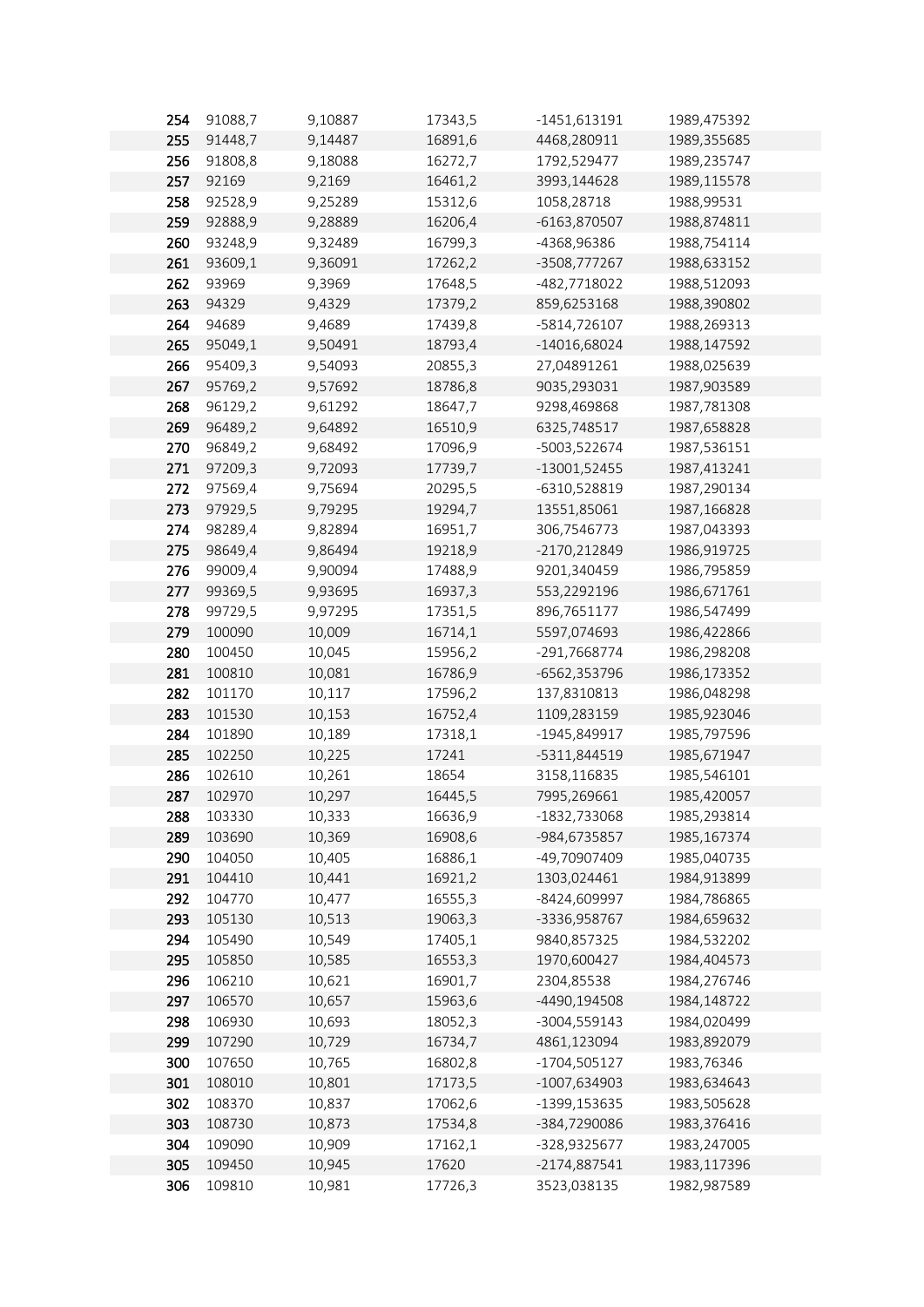| 307 | 110171 | 11,0171 | 16703,4 | $-156, 196165$ | 1982,857223 |
|-----|--------|---------|---------|----------------|-------------|
| 308 | 110531 | 11,0531 | 17767   | -15618,65749   | 1982,727019 |
| 309 | 110891 | 11,0891 | 20773,7 | 2373,170597    | 1982,596618 |
| 310 | 111251 | 11,1251 | 17147,6 | 3835,161138    | 1982,466018 |
| 311 | 111611 | 11,1611 | 19771,2 | -6041,028778   | 1982,335221 |
| 312 | 111971 | 11,1971 | 18729,1 | $-1046,19101$  | 1982,204225 |
| 313 | 112331 | 11,2331 | 20045,5 | 3970,519703    | 1982,073031 |
| 314 | 112691 | 11,2691 | 17686,5 | 13578,15018    | 1981,94164  |
| 315 | 113051 | 11,3051 | 16474,7 | 789,7412965    | 1981,81005  |
| 316 | 113411 | 11,3411 | 17478,5 | -6505,961944   | 1981,678262 |
| 317 | 113771 | 11,3771 | 18190,8 | -54,88900049   | 1981,546277 |
| 318 | 114131 | 11,4131 | 17493   | -4145,286318   | 1981,414093 |
| 319 | 114491 | 11,4491 | 19287,5 | 434,4025396    | 1981,281711 |
| 320 | 114851 | 11,4851 | 17377,9 | 7324,830501    | 1981,149131 |
|     |        |         |         |                |             |
| 321 | 115211 | 11,5211 | 17343,8 | 1138,64816     | 1981,016353 |
| 322 | 115571 | 11,5571 | 17075,3 | -8558,714205   | 1980,883378 |
| 323 | 115931 | 11,5931 | 19621,7 | -13495,61441   | 1980,750204 |
| 324 | 116291 | 11,6291 | 20672,5 | 4996,218155    | 1980,616832 |
| 325 | 116651 | 11,6651 | 18288   | 11239,70555    | 1980,483262 |
| 326 | 117011 | 11,7011 | 17667,7 | 4263,933259    | 1980,349494 |
| 327 | 117371 | 11,7371 | 17146,4 | -2695,333555   | 1980,215528 |
| 328 | 117731 | 11,7731 | 18390,4 | -2563,623816   | 1980,081364 |
| 329 | 118091 | 11,8091 | 17834,8 | 2025,650202    | 1979,947002 |
| 330 | 118452 | 11,8452 | 17844,9 | 1839,499967    | 1979,812067 |
| 331 | 118812 | 11,8812 | 17338,7 | 1052,590952    | 1979,677309 |
| 332 | 119172 | 11,9172 | 17561   | -2858,079322   | 1979,542352 |
| 333 | 119532 | 11,9532 | 18110,7 | 667,6339223    | 1979,407197 |
| 334 | 119892 | 11,9892 | 17380,4 | 3929,44231     | 1979,271844 |
| 335 | 120252 | 12,0252 | 17046,2 | 3612,242165    | 1979,136294 |
| 336 | 120612 | 12,0612 | 16400,4 | 861,6257151    | 1979,000545 |
| 337 | 120972 | 12,0972 | 16812,1 | 113,5646317    | 1978,864598 |
| 338 | 121332 | 12,1332 | 16369,5 | -1753,472915   | 1978,728453 |
| 339 | 121692 | 12,1692 | 17289,9 | $-2560,42982$  | 1978,59211  |
| 340 | 122052 | 12,2052 | 17068,2 | 2711,87132     | 1978,455569 |
| 341 | 122412 | 12,2412 | 16548,8 | -1075,359239   | 1978,31883  |
| 342 | 122772 | 12,2772 | 17362,5 | -3416,619908   | 1978,181893 |
| 343 | 123132 | 12,3132 | 17485,2 | 1701,108428    | 1978,044758 |
| 344 | 123492 | 12,3492 | 16895,6 | 2849,407517    | 1977,907425 |
| 345 | 123852 | 12,3852 | 16702   | -26,52035989   | 1977,769894 |
| 346 | 124212 | 12,4212 | 16902,9 | $-2,176623777$ | 1977,632165 |
| 347 | 124572 | 12,4572 | 16702,6 | 363,6991561    | 1977,494238 |
| 348 | 124932 | 12,4932 | 16802,5 | -953,1616402   | 1977,356113 |
| 349 | 125292 | 12,5292 | 16966,1 | -971,6647857   | 1977,217789 |
| 350 | 125652 | 12,5652 | 17071,5 | -6391,201763   | 1977,079268 |
| 351 | 126012 | 12,6012 | 18738   | -7157,918922   | 1976,940549 |
| 352 | 126372 | 12,6372 | 19058,8 | -2687,814118   | 1976,801632 |
| 353 | 126732 | 12,6732 | 19485,3 | 8442,018345    | 1976,662516 |
| 354 | 127092 | 12,7092 | 16708,3 | 5743,751542    | 1976,523203 |
| 355 | 127452 | 12,7452 | 17883,8 | -5407,906723   | 1976,383691 |
| 356 | 127812 | 12,7812 | 18218,3 | 2727,661084    | 1976,243982 |
| 357 | 128172 | 12,8172 | 17121,1 | 3727,328177    | 1976,104075 |
| 358 | 128532 | 12,8532 | 17174,6 | -1499,64936    | 1975,963969 |
| 359 | 128893 | 12,8893 | 17542,2 | 354,5574927    | 1975,823276 |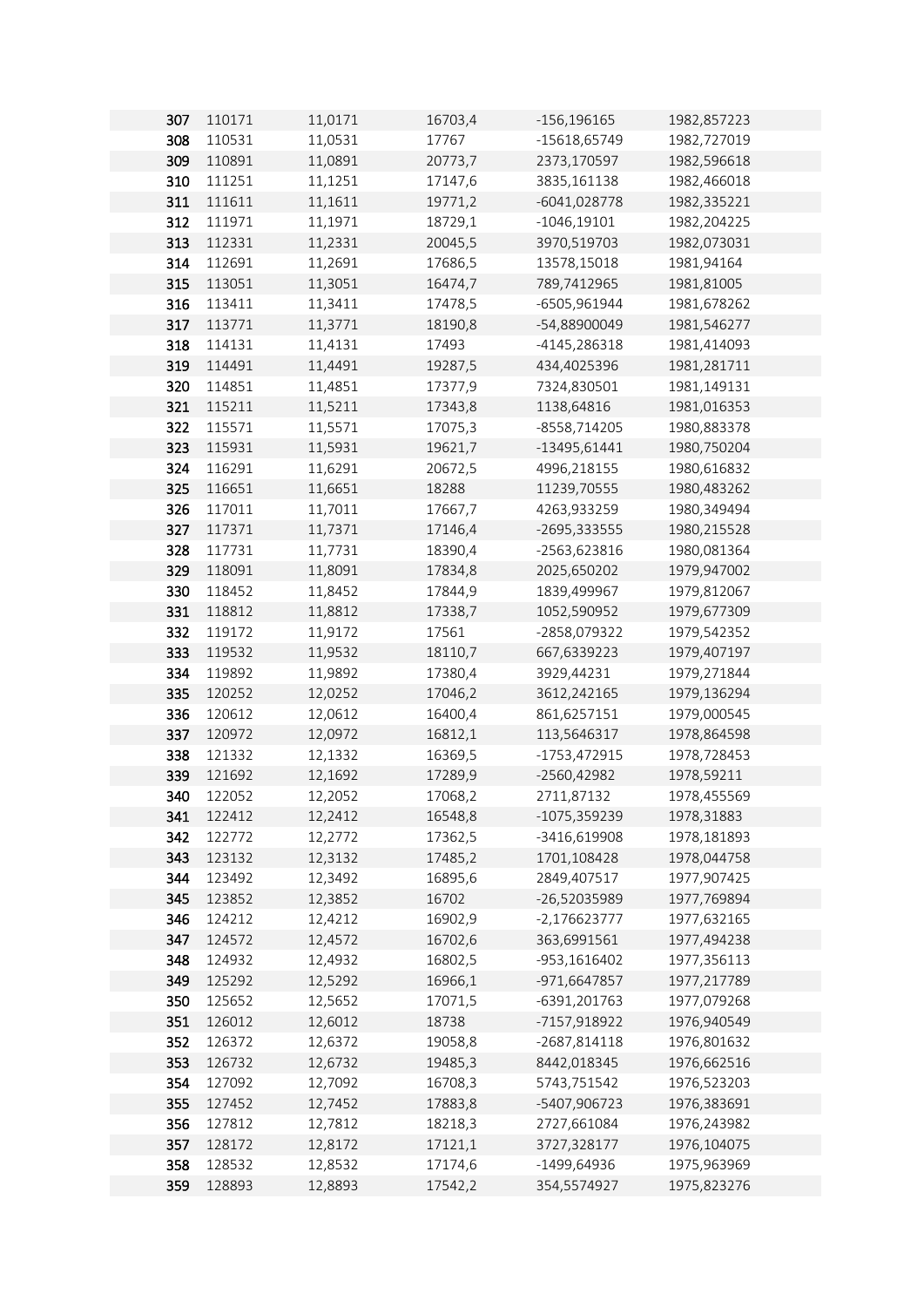| 360        | 129253           | 12,9253            | 17074,9            | 2123,738866                  | 1975,682774                |
|------------|------------------|--------------------|--------------------|------------------------------|----------------------------|
| 361        | 129613           | 12,9613            | 16945              | 1514,21402                   | 1975,542073                |
| 362        | 129973           | 12,9973            | 16648,5            | -1075,908288                 | 1975,401175                |
| 363        | 130333           | 13,0333            | 17248,4            | 523,7431034                  | 1975,260079                |
| 364        | 130693           | 13,0693            | 16500,6            | 1561,248996                  | 1975,118785                |
| 365        | 131053           | 13,1053            | 16806,9            | -2468,020015                 | 1974,977293                |
| 366        | 131413           | 13,1413            | 17199,5            | -357,5729143                 | 1974,835603                |
| 367        | 131773           | 13,1773            | 16908,3            | 485,254695                   | 1974,693714                |
| 368        | 132133           | 13,2133            | 17061,7            | 3246,115688                  | 1974,551628                |
| 369        | 132493           | 13,2493            | 15985,2            | -93,76096329                 | 1974,409344                |
| 370        | 132853           | 13,2853            | 17088,4            | $-2179,106443$               | 1974,266861                |
| 371        | 133213           | 13,3213            | 16606,6            | 1492,512152                  | 1974,124181                |
| 372        | 133573           | 13,3573            | 16662,2            | -492,735092                  | 1973,981302                |
| 373        | 133933           | 13,3933            | 16747,5            | 849,3075284                  | 1973,838226                |
| 374        | 134293           | 13,4293            | 16419              | 4248,693293                  | 1973,694951                |
| 375        | 134653           | 13,4653            | 15529,2            | $-1584, 227822$              | 1973,551479                |
| 376        | 135013           | 13,5013            | 16873,9            | -6135,513352                 | 1973,407808                |
| 377        | 135373           | 13,5373            | 17293,4            | 1329,118682                  | 1973,26394                 |
| 378        | 135733           | 13,5733            | 16491,2            | 3272,625174                  | 1973,119873                |
| 379        | 136093           | 13,6093            | 16349,8            | -720,4030173                 | 1972,975609                |
| 380        | 136453           | 13,6453            | 16699,2            | -880,2471866                 | 1972,831146                |
| 381        | 136813           | 13,6813            | 16604,3            | 740,8830198                  | 1972,686485                |
| 382        | 137173           | 13,7173            | 16484,7            | 1236,222502                  | 1972,541627                |
| 383        | 137533           | 13,7533            | 16245,9            | 394,0594772                  | 1972,39657                 |
| 384        | 137893           |                    |                    | -2827,927804                 |                            |
| 385        | 138253           | 13,7893            | 16370,3<br>17068   |                              | 1972,251315                |
|            |                  | 13,8253            |                    | -4612,103408<br>358,678227   | 1972,105862                |
| 386<br>387 | 138613<br>138974 | 13,8613            | 17712,9<br>16963,3 |                              | 1971,960212                |
| 388        |                  | 13,8974            |                    | 1551,479188                  | 1971,813957<br>1971,66791  |
|            | 139334           | 13,9334            | 17259,4<br>17557   | -2031,181781                 |                            |
| 389        | 139694           | 13,9694            |                    | 1537,810014                  | 1971,521664                |
| 390        | 140054           | 14,0054            | 16809,3            | -1088,762614<br>-16696,47743 | 1971,375221                |
| 391<br>392 | 140414<br>140774 | 14,0414            | 17876,1            |                              | 1971,228579                |
|            |                  | 14,0774            | 21709,4            | -9002,742253                 | 1971,08174                 |
| 393        | 141134           | 14,1134            | 20521,8            | 12755,49468                  | 1970,934702                |
| 394        | 141494           | 14,1494            | 17955,8<br>18542,7 | 6716,344083                  | 1970,787467                |
| 395        | 141854           | 14,1854            |                    | -9092,563682                 | 1970,640033<br>1970,492401 |
| 396<br>397 | 142214           | 14,2214            | 20638,7            | 1959,308694                  |                            |
| 398        | 142574           | 14,2574            | 17963,8            | 10245,13796                  | 1970,344572                |
| 399        | 142934           | 14,2934<br>14,3294 | 17607,6            | 3553,713656                  | 1970,196544<br>1970,048318 |
|            | 143294<br>143654 |                    | 16911              | 2415,982278                  | 1969,899894                |
| 400        |                  | 14,3654            | 16890,9            | -381,0862906                 |                            |
| 401<br>402 | 144014           | 14,4014            | 17024,2            | 1743,871491                  | 1969,751273                |
| 403        | 144374<br>144734 | 14,4374<br>14,4734 | 16372,2            | 2217,986509<br>-5964,784186  | 1969,602453<br>1969,453435 |
| 404        |                  |                    | 16363,6            | -3266,58609                  | 1969,304219                |
|            | 145094           | 14,5094            | 18151,1            |                              |                            |
| 405        | 145454           | 14,5454            | 17339,1            | 7852,832196                  | 1969,154805                |
| 406        | 145814           | 14,5814            | 15802,9            | 6108,770986                  | 1969,005193                |
| 407        | 146174           | 14,6174            | 15510              | -2186,993531                 | 1968,855383                |
| 408        | 146534           | 14,6534            | 16458,6            | -8221,134346                 | 1968,705375                |
| 409        | 146894           | 14,6894            | 17978,1            | -934,1003418                 | 1968,555169                |
| 410        | 147254           | 14,7254            | 16739,4            | 2233,509104                  | 1968,404765                |
| 411        | 147614           | 14,7614            | 17305,8            | -2050,084447                 | 1968,254163                |
| 412        | 147974           | 14,7974            | 17357,3            | -7639,871346                 | 1968,103363                |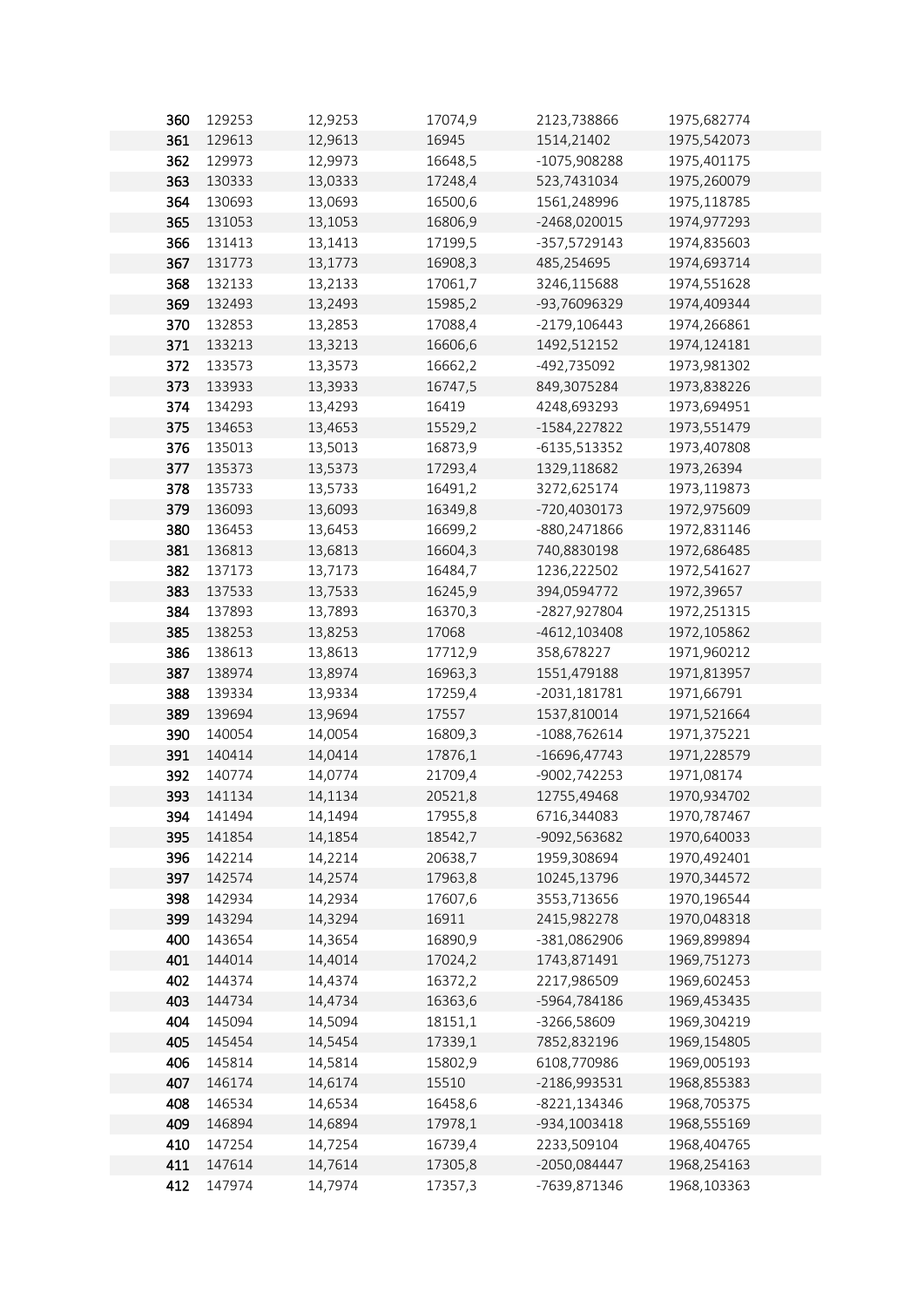| 413 | 148334 | 14,8334 | 19611,5 | -3103,948072   | 1967,952365 |
|-----|--------|---------|---------|----------------|-------------|
| 414 | 148695 | 14,8695 | 18296,6 | 7943,600599    | 1967,800748 |
| 415 | 149055 | 14,9055 | 17204,5 | 5983,74424     | 1967,649353 |
| 416 | 149415 | 14,9415 | 16483,6 | -692,1929714   | 1967,497761 |
| 417 | 149775 | 14,9775 | 17414,5 | -5896,378897   | 1967,34597  |
| 418 | 150135 | 15,0135 | 18274,8 | -6147,762189   | 1967,193981 |
| 419 | 150495 | 15,0495 | 19284,5 | -13014,00941   | 1967,041794 |
| 420 | 150855 | 15,0855 | 22238,5 | 9824,642597    | 1966,889409 |
| 421 | 151215 | 15,1215 | 16288,3 | 17477,83578    | 1966,736826 |
| 422 | 151575 | 15,1575 | 16901,4 | -3792,190548   | 1966,584045 |
| 423 | 151935 | 15,1935 | 17447,8 | $-171,4812003$ | 1966,431066 |
| 424 | 152295 | 15,2295 | 16953,9 | 1644,745066    | 1966,277889 |
| 425 | 152655 | 15,2655 | 16943,6 | -178,2060081   | 1966,124514 |
| 426 | 153015 | 15,3015 | 17008,6 | 933,8065154    | 1965,970941 |
| 427 | 153375 | 15,3375 | 16656,6 | -3030,477912   | 1965,81717  |
| 428 | 153735 | 15,3735 | 17941,2 | -5898,688386   | 1965,663201 |
| 429 | 154095 | 15,4095 | 18474,2 | 1483,474885    | 1965,509034 |
| 430 | 154455 | 15,4455 | 17483,5 | 2959,585335    | 1965,354669 |
| 431 | 154815 | 15,4815 | 17559,9 | -2049,627691   | 1965,200105 |
| 432 | 155175 | 15,5175 | 18117,5 | $-2444,13893$  | 1965,045344 |
| 433 | 155535 | 15,5535 | 18316,9 | 1770,301962    | 1964,890385 |
| 434 | 155895 | 15,5895 | 17568,5 | 809,6288686    | 1964,735228 |
| 435 | 156255 | 15,6255 | 18065,5 | -3181,641419   | 1964,579872 |
| 436 | 156615 | 15,6615 | 18557,7 | -12107,10694   | 1964,424319 |
| 437 | 156975 | 15,6975 | 21834,5 | -2157,196791   | 1964,268567 |
| 438 | 157335 | 15,7335 | 19230,1 | $-1621,9323$   | 1964,112618 |
| 439 | 157695 | 15,7695 | 22340,7 | 9975,265642    | 1963,956471 |
| 440 | 158055 | 15,8055 | 16112,9 | 17173,82264    | 1963,800125 |
| 441 | 158415 | 15,8415 | 16967,2 | -5523,08519    | 1963,643582 |
| 442 | 158775 | 15,8775 | 17843,2 | -4090,778767   | 1963,48684  |
| 443 | 159135 | 15,9135 | 18250,4 | 2498,430628    | 1963,3299   |
| 444 | 159495 | 15,9495 | 17058,5 | 1543,295447    | 1963,172763 |
| 445 | 159856 | 15,9856 | 17764,4 | -7447,341518   | 1963,01499  |
| 446 | 160216 | 16,0216 | 19406,7 | $-10438,47248$ | 1962,857456 |
| 447 | 160576 | 16,0576 | 21055,3 | -18592,95971   | 1962,699723 |
| 448 | 160936 | 16,0936 | 25275,8 | -31117,96851   | 1962,541793 |
| 449 | 161296 | 16,1296 | 30890,4 | -23196,05981   | 1962,383665 |
| 450 | 161656 | 16,1656 | 32616,3 | 12232,89211    | 1962,225339 |
| 451 | 162016 | 16,2016 | 27014,4 | 31243,19117    | 1962,066814 |
| 452 | 162376 | 16,2376 | 22704,5 | 17425,23472    | 1961,908092 |
| 453 | 162736 | 16,2736 | 21479,4 | 8636,052186    | 1961,749171 |
| 454 | 163096 | 16,3096 | 19957,9 | 12860,3996     | 1961,590053 |
| 455 | 163456 | 16,3456 | 17384,2 | 5490,370316    | 1961,430737 |
| 456 | 163816 | 16,3816 | 18207,4 | -3136,952598   | 1961,271222 |
| 457 | 164176 | 16,4176 | 18385,6 | -214,3149441   | 1961,11151  |
| 458 |        | 16,4536 |         | 2438,916731    |             |
| 459 | 164536 |         | 18275,9 |                | 1960,951599 |
|     | 164896 | 16,4896 | 17605,1 | -713,1372415   | 1960,79149  |
| 460 | 165256 | 16,5256 | 18504,4 | -2369,617716   | 1960,631184 |
| 461 | 165616 | 16,5616 | 18365,3 | 3075,272587    | 1960,470679 |
| 462 | 165976 | 16,5976 | 17516,6 | 6469,770791    | 1960,309977 |
| 463 | 166336 | 16,6336 | 16284,6 | 854,6599411    | 1960,149076 |
| 464 | 166696 | 16,6696 | 17241,4 | -4163,520022   | 1959,987977 |
| 465 | 167056 | 16,7056 | 17626,9 | $-2534,14333$  | 1959,82668  |